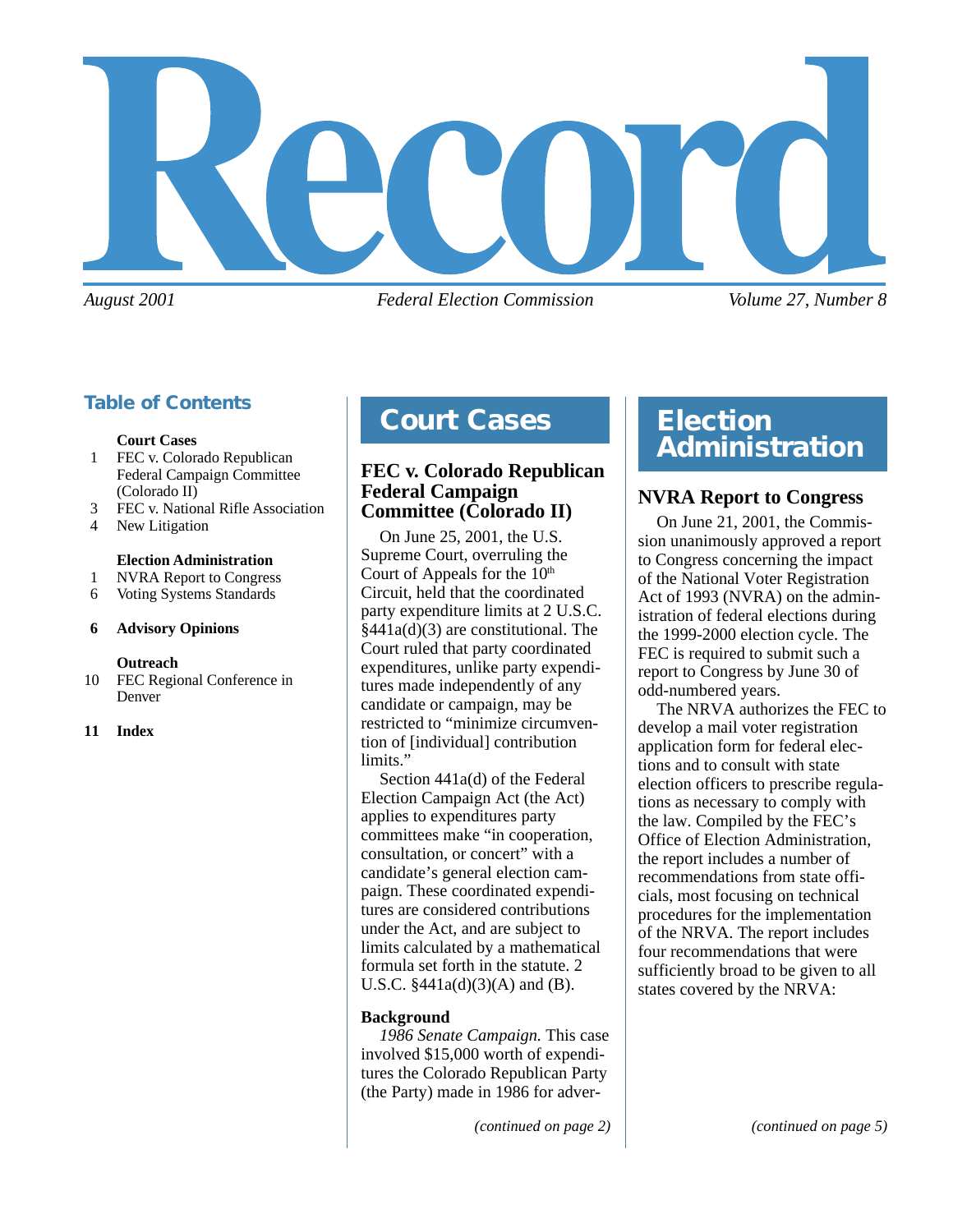### **Court Cases**

*(continued from page 1)*

tisements critical of Democratic Senate candidate Timothy Wirth. The Commission argued that those ads contained an "electioneering message" relating to a clearly identified candidate, and therefore represented coordinated expenditures by the Party. The Commission further maintained that these expenditures, when aggregated with previous expenditures by the Party, exceeded the statutory limits of §441(a)(d). The Party contended that the ads were not coordinated with any candidate and did not contain express advocacy, and thus they were not subject to the  $441a(d)$ limits. The Party further argued that the 441a(d) limits violated its First Amendment rights.

*Colorado I.* In the first ruling on this case, the U.S. District Court for the District of Colorado concluded that the ads were not subject to the 441a(d) limits because they did not contain express advocacy. Having

#### **Federal Election Commission 999 E Street, NW Washington, DC 20463**

800/424-9530 202/694-1100 202/501-3413 (FEC Faxline) 202/219-3336 (TDD for the hearing impaired)

**Danny L. McDonald**, Chairman **David M. Mason**, Vice Chairman **Karl J. Sandstrom**, Commissioner **Bradley Smith**, Commissioner **Scott E. Thomas**, Commissioner **Darryl R. Wold**, Commissioner

**James A. Pehrkon**, Staff Director **Lois G. Lerner**, Acting General Counsel

Published by the Information Division **Greg Scott**, Acting Assistant Staff **Director Amy Kort**, Editor **Phillip Deen**, Associate Editor

<http://www.fec.gov>

already ruled in the Party's favor, the court did not address the Party's constitutional challenge.

On appeal, the Court of Appeals for the 10th Circuit, agreeing with the FEC that a  $441(a)(d)$  expenditure need only depict a clearly identified candidate and convey an electioneering message, reversed the district court's decision. The appeals court also held that the 441a(d) limits did not violate the Party's First Amendment rights.

On further appeal, the Supreme Court concluded that the Party's expenditures had not been coordinated with a candidate, and were instead independent expenditures. The Court also concluded that the 441a(d) limits were unconstitutional as applied to political parties' independent expenditures. The Court did not rule on the constitutionality of the limits on coordinated party expenditures, but instead remanded the case to the district court for further proceedings on that issue.

*Colorado II.* On February 23, 1999, the district court ruled that the coordinated expenditure limits were unconstitutional. The court concluded the FEC had failed to offer evidence that there was a compelling need for limits on coordinated party expenditures. In its opinion, the court equated coordinated party expenditures with a candidate's own campaign expenditures which, based on the Supreme Court's ruling in *Buckley v. Valeo*, cannot be limited. (See the April 1999 *Record*, p. 1.) The FEC appealed this decision to the Court of Appeals for the  $10<sup>th</sup>$ Circuit, which affirmed the district court's decision on May 5, 2000. The FEC then appealed the circuit court's decision to the Supreme Court.

#### **Current Decision**

In arguments before the Supreme Court, the Party maintained that financial support of candidates was an inherent function of political parties. Therefore, any limitation of

Party expenditures coordinated with its candidates would be a serious infringement of its speech and associational rights. The Party argued that such a limitation would impose a unique First Amendment burden on the Party, and such a burden could not be justified by any benefits gained in preventing corruption or the appearance of corruption.

The Commission argued that coordinated expenditures should be limited not only because they are equivalent to contributions, but also because unlimited coordinated party expenditures would allow individuals to evade the contribution limits applicable to their direct contributions to candidates. Because individuals can give much larger contributions to parties than to candidates, if parties' coordinated spending were unlimited, individuals would have an incentive to make large contributions to parties, who would then be able to spend more of those contributors' dollars on a particular candidate than the individual contribution limits would allow. This circumstance would allow individuals and other contributors to circumvent the contribution limits upheld in *Buckley v. Valeo*.

In upholding the constitutionality of coordinated party expenditure limits, the Court:

- Rejected the Party's argument that unrestricted coordinated spending is essential to the nature of parties, finding that parties have functioned effectively during the previous three decades, during which the coordinated expenditure limits were in place.
- Rejected the Party's argument that parties primarily act to elect particular candidates, finding that "parties are [also] necessarily the instrument of contributors . . . whose object is not to support the party's message or to elect party candidates, but rather to support a specific candidate for the sake of a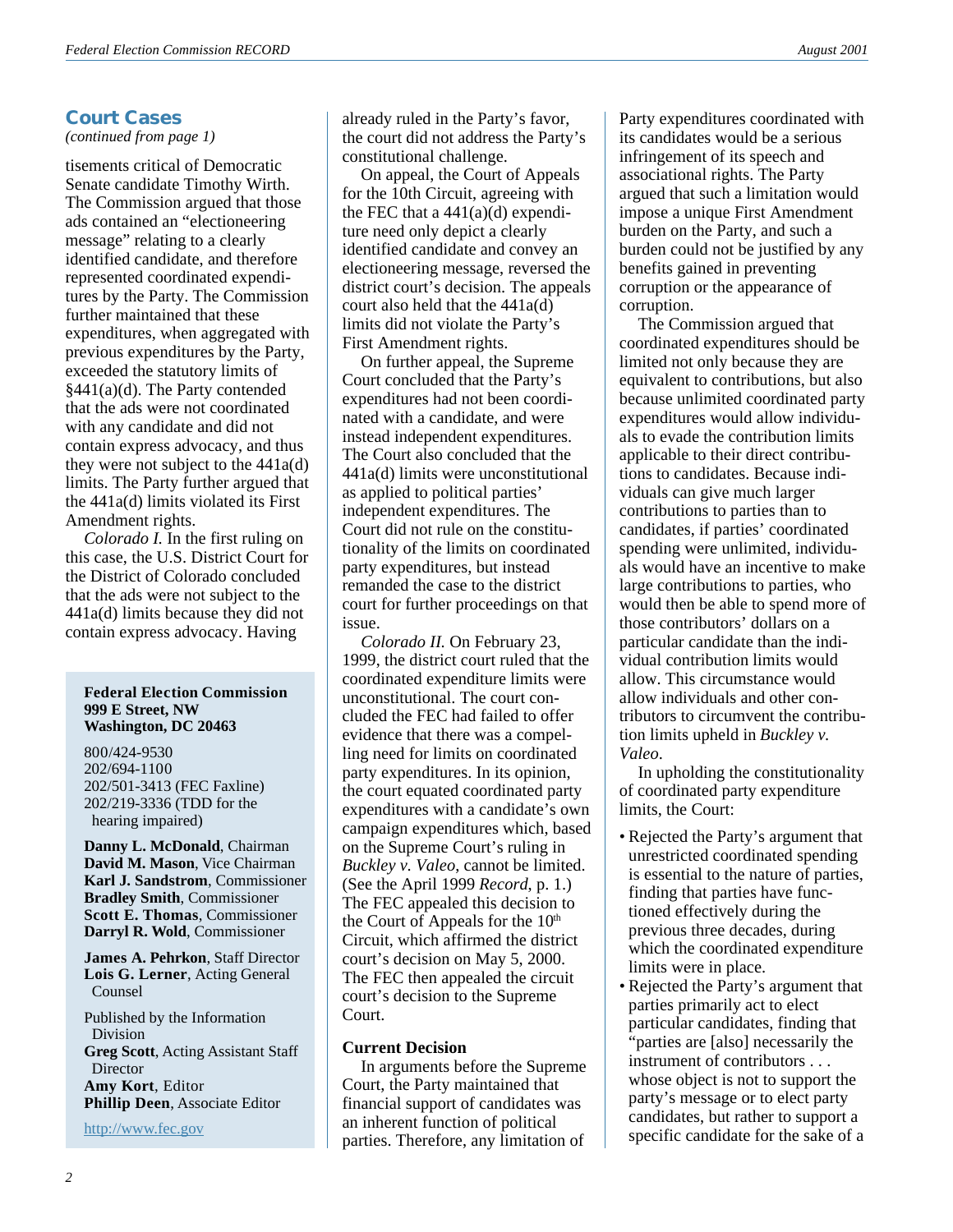position on one, narrow issue, or even to support any candidate who will be obliged to contributors."

• Found that a party is not in a unique position vis-à-vis other political spenders, such as wealthy individuals, PACs and media executives, all of whom could coordinate expenditures with a candidate's campaign. Instead, precisely because political parties can efficiently amplify their members' power through aggregating contributions and broadcasting messages, they are in a position to be used to circumvent contribution limits.

Citing testimony provided by political scientists in friend-of-thecourt briefs, the Court agreed with the Commission that there was a serious threat of abuse from unlimited coordinated party expenditures. The Court concluded: "Despite years of enforcement of the challenged limits, substantial evidence demonstrates how candidates, donors, and parties test the limits of the current law, and it shows beyond serious doubt how contribution limits would be eroded if inducement to circumvent them were enhanced by declaring parties' coordinated spending wide open."

See also the [October 2000](http://www.fec.gov/pdf/oct00.pdf) *[Record](http://www.fec.gov/pdf/oct00.pdf)*, p.6, the [July 2000](http://www.fec.gov/pdf/July00.pdf) *Record*, p. 1.

U.S. Supreme Court, 00-191; U.S. Court of Appeals for the  $10<sup>th</sup>$ Circuit, 99-1211.✦

— *Jim Wilson*

#### **FEC v. NRA (85-1018)**

On June 29, 2001, the U.S. Court of Appeals for the District of Columbia Circuit ruled that the National Rifle Association (the NRA) and its lobbying organization, the NRA American Institute for Legal Action (ILA), violated the Federal Election Campaign Act's (the Act) ban on corporate contributions and expenditures during the 1978 and 1982 election cycles. 2

U.S.C. §441b(a). While the district court had ruled that the NRA also violated the ban in 1980, the appellate court determined that during 1980 the NRA qualified for a constitutionally-mandated exemption from the ban. As a result, the appeals court remanded the case to the lower court in order to have civil penalties calculated based on the 1978 and 1982 violations alone.

#### **Background**

During the 1978, 1980 and 1982 election cycles, the NRA paid \$37,833 of the Political Victory Fund's expenses for federal election activity, including payments for newspaper advertisements, direct mailings and other materials that supported or opposed individual candidates. The Political Victory Fund then distributed some of these materials to NRA members, firearms dealers and other related organizations. The Political Victory Fund later reimbursed the NRA for these expenses and reported the disbursements as independent expenditures on its FEC disclosure reports.

In 1985, the Commission filed a civil suit against the NRA, the ILA and the Political Victory Fund, claiming that they had violated the Act's prohibition on corporate contributions and expenditures.

In response, the NRA argued that its payments on behalf of the Political Victory Fund were for that committee's administrative expenses and, thus, permissible under the Act.<sup>1</sup> The NRA also challenged the constitutionality of the Act as applied to its activities, arguing that the organization should qualify for the so-called *MCFL* exemption that

allows certain nonprofit political corporations to make independent expenditures.

This exemption is based on the Supreme Court's decision in *FEC v. Massachusetts Citizens for Life (MCFL)*, 479 U.S. 238 (1986). In that case, the Court held that the Act's general prohibition of corporate-financed independent expenditures could not constitutionally be applied to nonprofit ideological corporations that possess three specified features that preclude them from presenting the kinds of dangers at which the prohibition is directed.2 See also *Austin v. Michigan Chamber of Commerce*, 494 U.S. 652 (1990).

#### **District Court Decision**

The district court rejected the NRA's argument that its payments to the Political Victory Fund were merely for administrative expenses. The court also concluded that the NRA, unlike MCFL, did not qualify for the constitutionally-mandated exemption from the Act's prohibition of corporate independent expenditures. The NRA, the court stated, had not been formed for the express purpose of promoting political ideas and pursued a variety of activities, many of which were not political. The court also stated that the NRA had no policy of

*(continued on page 4)*

*2 The three features set forth in* MCFL *are:*

- *1. The organization is a nonprofit ideological corporation formed "for the express purpose of promoting political ideas, and cannot engage in business activities."*
- *2. It has "no shareholders or other persons affiliated so as to have a claim to its assets or earnings."*
- *3. It has not been established by a corporation or labor union and has a policy "not to accept contributions from such entities."*

*<sup>1</sup> Section 441b(b)(2)(C) permits a corporation acting as the connected organization of a political action committee to pay for the committee's "establishment, administration, and solicitation of contributions."*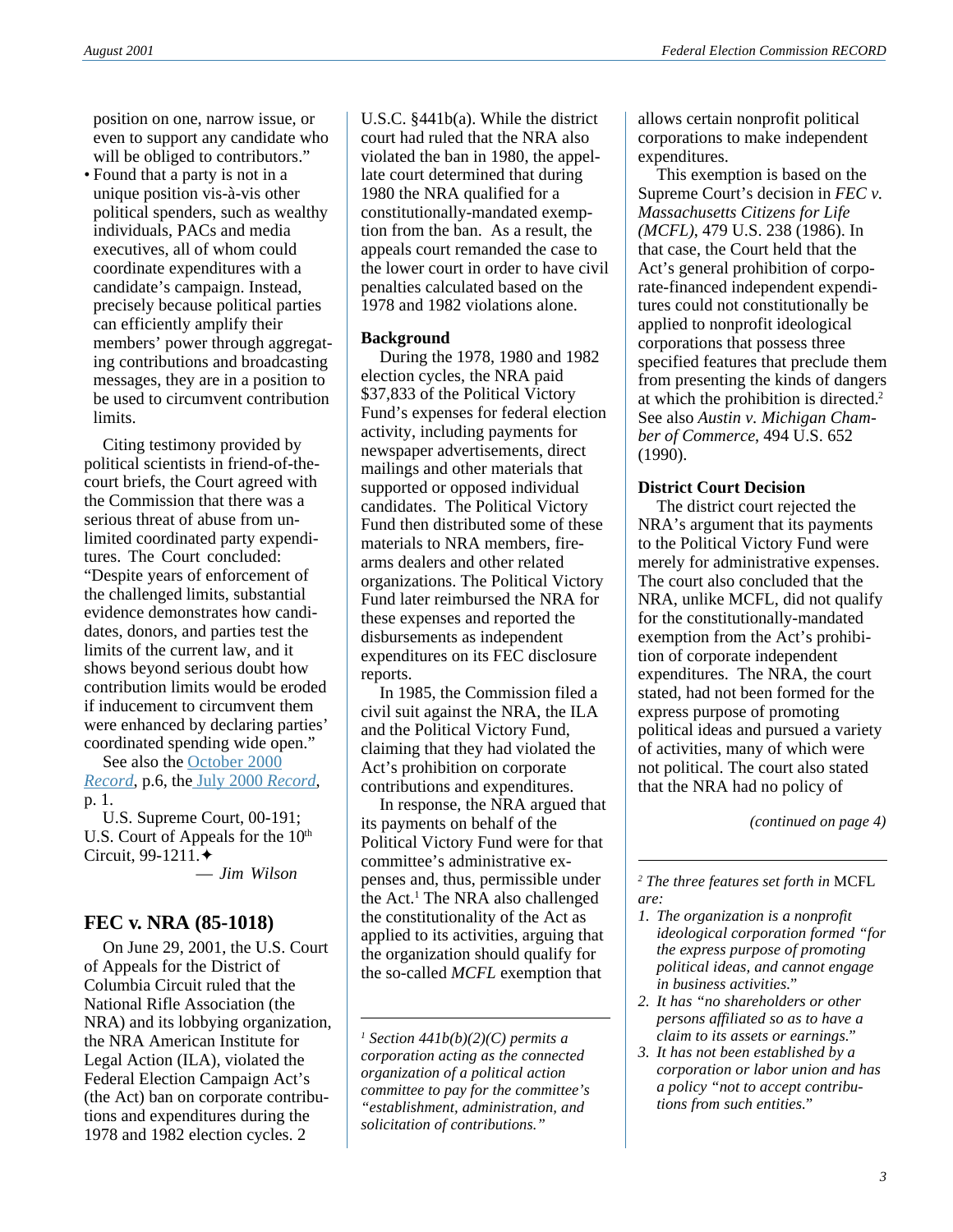#### **Court Cases**

#### *(continued from page 3)*

refusing contributions from business corporations. The court fined the NRA and ILA \$25,000 for making prohibited contributions and expenditures, and it imposed a separate \$25,000 civil penalty against the Political Victory Fund for receiving prohibited corporate contributions.

#### **Appeals Court Decision**

*Statutory Claims.* On appeal, the NRA again argued that its payments on behalf of the Political Victory Fund were permissible payments of administrative expenses. In addition, the NRA argued that its:

- In-kind contributions of corporate materials and facilities were allowable under Commission regulations that permit persons to use corporate facilities for election-related activity, so long as they reimburse the corporation within a commercially reasonable time for the market value of the production of the materials (11 CFR 114.9 (c)); and
- Payments to NRA employees working for Political Victory Fund on the campaigns of federal candidates were permissible because those payments did not meet the statutory definition of "contribution" at 2 U.S.C.  $§431(8)(A).$

The appeals court, however, deferred to the Commission's interpretation of the definition of administrative expenses at 11 CFR 114.1(b), which allows corporations to cover only the overhead and startup costs of their political action committees. The court also deferred to the Commission's interpretation of 11 CFR 114.9(c), which allows only stockholders and employees acting as volunteers to use corporate facilities to produce materials in

connection with a federal election.3 Finally, relying on FEC Advisory Opinion 1984-24, the court held that the NRA's payments to its employees who were working for the Political Victory Fund on candidates' campaigns were prohibited corporate contributions under the definition of "contribution" at section 441b(b)(2), which addresses corporate activity. The FEC's advisory opinions, the court stated, are entitled to deference. They "not only reflect the Commission's considered judgment made pursuant to congressionally delegated lawmaking power, but [they] also have binding legal effect."

*Constitutional Challenge.* In its appeal, the NRA also renewed its claim that, under the *MCFL* decision, it was exempt from the ban on corporate contributions. The NRA argued that it was "not formed to amass capital, and its resources reflect not the 'economically motivated decisions of investors and customers, but rather its popularity in the political marketplace.""

The Commission argued that, unlike MCFL, the NRA does not have a narrow political focus but instead performs a wide variety of nonpolitical services for its members. The Commission also argued that the NRA's extensive business activities and its acceptance of corporate contributions distinguished it from the kinds of corporations exempted by the Supreme Court in *MCFL*.

The appellate court stated that "the Commission must demonstrate that the NRA's political activities threaten to distort the electoral process through the use of resources that, as *MCFL* put it, reflect the organization's 'success in the economic marketplace' rather than

the 'power of its ideas.'" The court concluded that the Commission had "failed to demonstrate that the NRA resembles a business firm more closely than a voluntary political association."

The court found, however, that the \$7,000 and \$39,786 in corporate contributions that the NRA received in 1978 and 1982, respectively, were substantial enough to risk turning it into a "potential conduit for the corporate funding of political activity" during these years. Thus, the court found no constitutional barrier to applying the Act's prohibitions to the NRA for those two years. In 1980, however, the NRA received only \$1,000 in corporate contributions, an amount which, in the court's view, did not demonstrate that the organization was acting as a conduit for corporate contributions. Therefore, the court held that the NRA was not in violation of the Act for contributions and expenditures it made to the Political Victory Fund during that year.

#### **Penalties**

The appeals court ordered that the case be remanded to the district court to recalculate penalties against the NRA, the ILA and the Political Victory Fund based solely on the 1978 and 1982 violations.

U.S. Court of Appeals for the District of Columbia Circuit, 00- 5163.✦

—*Amy Kort*

#### **New Litigation**

#### **Jeremiah T. Cunningham v. FEC**

On June 22, 2001, the Robert W. Rock for Congress Committee (the Committee) and its treasurer, Jeremiah T. Cunningham, filed suit against the Federal Election Commission in the U.S. District Court for the Southern District of Indiana, Indianapolis Division. The complaint appeals a civil money penalty

*<sup>3</sup> The individuals must reimburse the corporation, within a commercially reasonable time, for the usual market price for producing the materials.*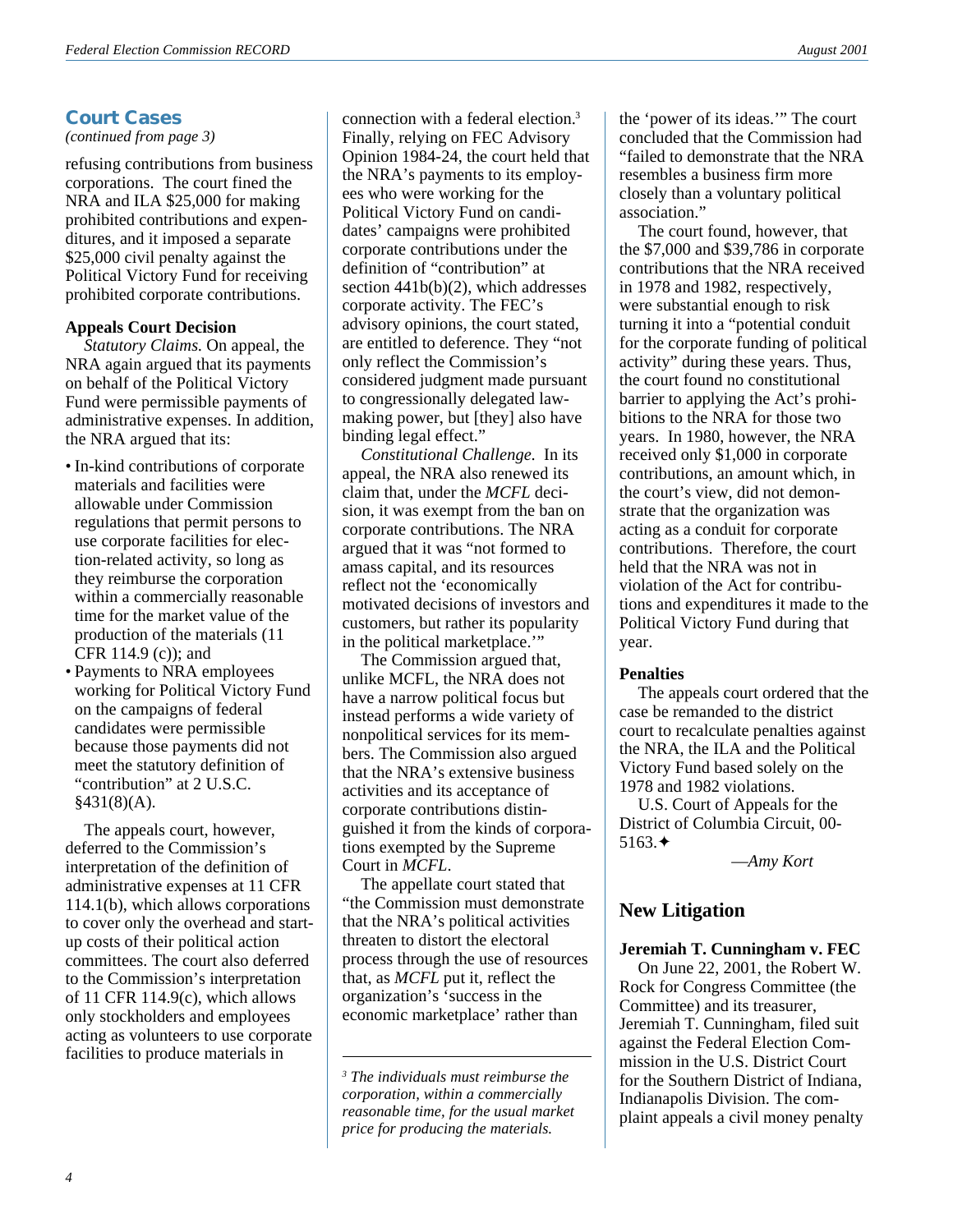#### **PACronyms, Other PAC Publications Available**

 The Commission annually publishes *PACronyms*, an alphabetical listing of acronyms, abbreviations and common names of political action committees (PACs).

 For each PAC listed, the index provides the full name of the PAC, its city, state, FEC identification number and, if not identifiable from the full name, its connected, sponsoring or affiliated organization.

 The index is helpful in identifying PACs that are not readily identified in their reports and statements on file with the FEC.

 To order a free copy of *PACronyms*, call the FEC's Disclosure Division at 800/424- 9530 (press 3) or 202/694-1120. *PACronyms* also is available on diskette for \$1 and can be accessed free under the "Using FEC Services" icon at the FEC's web site—[http://www.fec.gov.](http://www.fec.gov) Other PAC indexes, described below, may be ordered from the Disclosure Division. Prepayment is required.

- An alphabetical list of all registered PACs showing each PAC's identification number, address, treasurer and connected organization (\$13.25).
- A list of registered PACs arranged by state providing the same information as above (\$13.25).
- An alphabetical list of organizations sponsoring PACs showing the PAC's name and identification number (\$7.50).

 The Disclosure Division can also conduct database research to locate federal political committees when only part of the committee name is known. Call the telephone numbers above for assistance or visit the Public Records Office in Washington at 999 E St., NW.

the Commission assessed against the committee and its treasurer, and claims that the Commission's assessment of that penalty was erroneous, excessive and not warranted.

*Background*. Mr. Cunningham alleges that, on December 12, 2000, he mailed to the Commission the Committee's 2000 30-Day Post General Report, which was due December 7, 2000. Mr. Cunningham maintains that in mid-January he noticed the Committee's report was not posted on the Commission's Web site, and that he then sent an additional copy of the report to the Commission. The Commission received that report on February 6, 2001.

In March 2000, the Commission found reason to believe that the Committee and Mr. Cunningham had violated 2 U.S.C. §434(a), which requires the timely filing of reports by political committees. The Commission sent Mr. Cunningham and the Committee a "reason to believe" notice, which included a civil money penalty, assessed under the Administrative Fine regulations, of \$4,500 for failing to file the report.<sup>1</sup> 11 CFR 111.43. The notice informed Mr. Cunningham and the Committee that they had 40 days to either pay the civil money penalty or challenge the Commission's finding. Mr. Cunningham claims that he did not receive the notice because he ceased to receive mail at the address he had given the Commission.

In May 2001, the Commission made a final determination that the

Committee and Mr. Cunningham violated 2 U.S.C. §434(a) and assessed a \$4,500 civil money penalty for the violation. Plaintiffs filed suit against the Commission on June 22, 2001.

*Relief*. The plaintiffs ask that the court set aside or modify the determination and civil money penalty imposed by the Commission.

U.S. District Court for the Southern District of Indiana, Indianapolis Division, (P01-0897 C BS).✦

—*Amy Kort*

## **Election Administration**

*(continued from page 1)*

- States should develop and implement an on-going, periodic training program for relevant motor vehicle and agency personnel regarding their duties and responsibilities under the NVRA as implemented by state law.
- States should require motor vehicle and agency offices to promptly transmit information regarding voter registration applicants electronically to the appropriate election office with the documentation to follow.
- States should devise a procedure whereby voters may cast a provisional ballot at the polls on election day under circumstances prescribed by state law.
- States should adopt the practice of mailing a forwardable notice to all persons who are removed from the voter registration list whose mail has not previously been returned as undeliverable.✦

—*Phillip Deen*

*(continued on page 6)*

*<sup>1</sup> Under the Administrative Fine regulations, reports that are received more than 30 days after the filing date are considered to be nonfiled. Election sensitive reports that are received less than 4 days before an election are considered to be nonfiled. A 30-day post general report is not an election sensitive report.*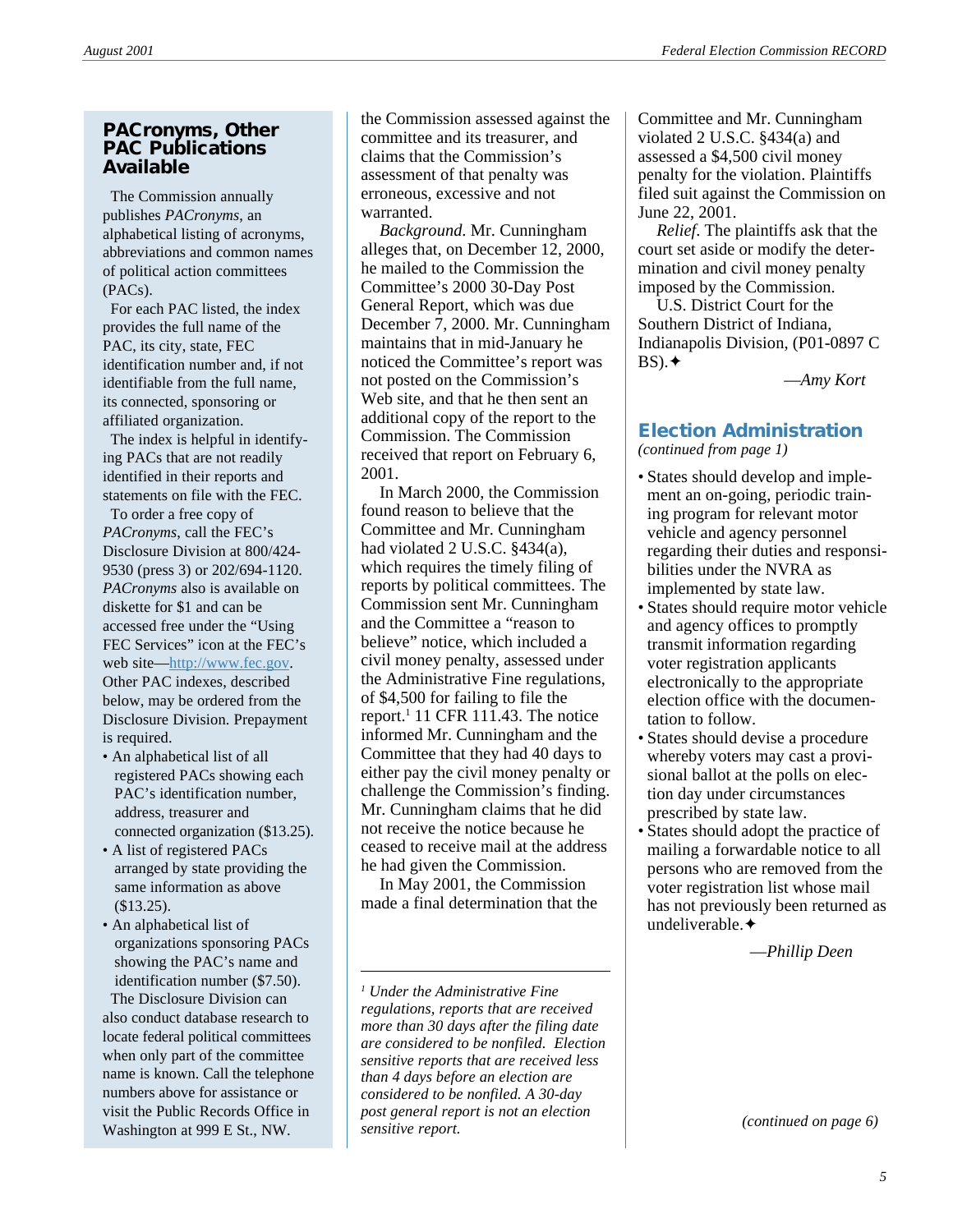### **Election Administration**

*(continued from page 5)*

#### **Voting System Standards**

On June 21, 2001, the Commission approved for public comment a draft of Volume I of the voluntary voting system standards (VSS). The primary goal of the VSS is to provide a means for state and local election officials to assure the integrity of computer-based election systems. Independent testing laboratories use these standards to test voting system hardware and software. This draft is an expanded and revised set of standards for computer-based voting systems written in response to field experience and technological developments not predicted by the 1990 standards.

The Commission seeks comments on the revised standards, including proposed criteria to:

- Expand existing provisions for offering direct feedback to the voter, indicating contests where an under-vote or over-vote is detected;
- Further enable voters with disabilities to cast ballots and election officials with disabilities to operate systems without assistance;
- Assure that Internet voting systems are as accurate, reliable and secure as other forms of voting systems;
- Expand the reporting responsibilities of the voting system vendor to ensure system quality; and
- Address recordkeeping, auditing and reporting activities with respect to the configuration of the voting system.

This report does not discuss administrative or management functions, nor does it address the problems of determining what constitutes a vote or remedying the lack of uniform recount procedures, such as those encountered in Florida during the recent elections.

Comments on the standards in this draft must be received no later than 60 days after notice has been published in the *Federal Register*. Copies of the proposed standards may be found on the FEC Web site at [www.fec.gov/elections.html](http://www.fec.gov/elections.html), or may be requested by contacting the Office of Election Administration at 202-694-1095. All comments should be addressed to Penelope Bonsall, Director, Office of Election Administration, Federal Election Commission, 999 E Street NW., Washington, DC 20463 and must be submitted in either electronic or written form. E-mail comments should be sent to VSS@fec.gov. Those sending their comments by email must include their full name, email address and postal address or the comments will not be considered.✦

—*Phillip Deen*

### **Advisory Opinions**

#### [AO 2001-7](http://saos.fec.gov/aodocs/2001-07.pdf)

#### **Nonaffiliation of Limited Liability Company PAC with PACs of Its Five Corporate Owners**

For the purposes of the Federal Election Campaign Act (the Act) and Commission regulations, the Nuclear Management Company, LLC (NMC) is not affiliated with any of its five owner corporations because ownership, control and decision-making authority over NMC is equally divided among the corporations. As a result, NMC's Political Action Committee (NMCPAC) is not affiliated with the PACs of its owner companies. Moreover, since NMC functions as a partnership under the Act and is not affiliated with any of its owner corporations, it cannot act as the connected organization of NMCPAC.

#### **Affiliation**

Under the Act and Commission regulations, committees established by the same corporation, person or group—including any parent, subsidiary, branch, division, department or local unit of a given entity—are affiliated. 2 U.S.C.  $§441a(a)(5)$  and 11 CFR 100.5(g)(2) and  $110.3(a)(1)(ii)$ . Entities other than corporations, such as partnerships and limited liability companies, may also be affiliates. See AOs 2000-36, 1997-11 and 1992- 17; see also AO 1996-38.

In cases where one entity is not an acknowledged subsidiary of another, Commission regulations provide for an examination of various factors, considered in the context of an overall relationship, in order to determine whether the entities are affiliated and, thus, whether their respective PACs are affiliated. Relevant factors include:

• A controlling interest in voting stock;

#### **Back Issues of the Record Available on the Internet**

This issue of the *Record* and all other issues of the *Record* starting with January 1996 are available through the Internet as PDF files. Visit the FEC's World Wide Web site at <http://www.fec.gov> and click on "What's New" for this issue. Click "Campaign Finance Law Resources" to see back issues. Future *Record* issues will be posted on the web as well. You will need Adobe® Acrobat® Reader software to view the publication. The FEC's web site has a link that will take you to Adobe's web site, where you can download the latest version of the software for free.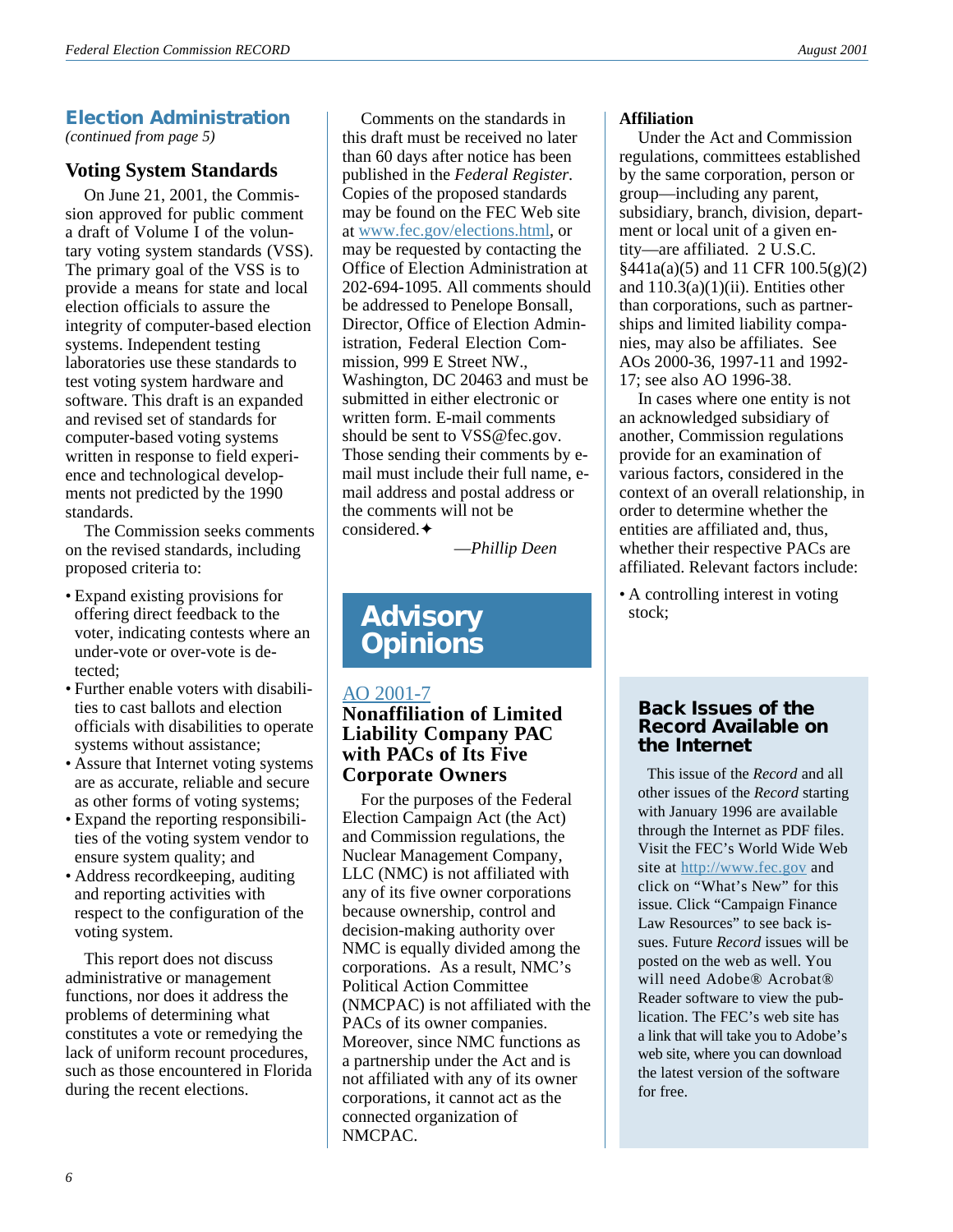- The ability of one sponsoring organization or committee to participate in the governance of another sponsoring organization or committee through formal rules or through formal or informal practices;
- The authority or ability to hire, appoint, demote or otherwise control the decision-making agents of another sponsoring organization or committee;
- An overlap of officers or employees in a manner that indicates a formal or ongoing relationship between the organizations or committees;
- The provision of, or arrangement for, funds or goods in a significant amount or ongoing basis to another sponsoring organization or committee;

#### **Campaign Guides Available**

 For each type of committee, a *Campaign Guide* explains, in clear English, the complex regulations regarding the activity of political committees. It shows readers, for example, how to fill out FEC reports and illustrates how the law applies to practical situations.

 The FEC publishes four *Campaign Guides,* each for a different type of committee, and we are happy to mail your committee as many copies as you need, free of charge. We encourage you to view them on our Web site (go to [www.fec.gov,](http://www.fec.gov) then click on "Campaign Finance Law Resources" and then scroll down to "Publications").

 If you would like to place an order for paper copies of the *Campaign Guides*, please call 800-424-9530, press 1, then 3.

- An active or significant role in the formation of another sponsoring organization or committee; and
- A shared pattern of contributions or contributors indicating a formal or ongoing relationship (11 CFR  $110.3(a)(3)(ii)$ ).

Contributions made to or by affiliated committees are considered to have been made to or by a single committee for the purposes of the Act's contribution limits. 2 U.S.C.  $§441(a)(5)$  and 11 CFR 100.5(g)(2),  $110.3(a)(1)$  and  $110.3(a)(1)(ii)$ . Additionally, a corporation may solicit contributions to its PAC from the restricted class of its subsidiaries or other affiliates. 2 U.S.C.  $§441b(b)(4)(A)(i)$  and 11 CFR  $114.5(g)(1)$ .

#### **Nonaffiliation of NMCPAC**

NMC is a joint venture limited liability company that has not elected to be treated as a corporation by the IRS.<sup>1</sup> Each of five member corporations owns an equal share of NMC. Each owner company has its own separate segregated fund (SSF). NMCPAC has not received any financial support from NMC, the owner companies or their SSFs.

Even though some of the circumstances described in the affiliation factors are present in NMC's relationship to its member corporations, ownership and control of NMC are sufficiently divided and diffuse among the five owning members that none is affiliated with

*1 A multi-member limited liability company that does not have publicly traded shares and does not elect to be treated as a corporation by the IRS is treated as a partnership for the purposes of the Act. 11 CFR 110.1(g)(2) and (3).*

the joint venture.<sup>2</sup> In the case of NMC, each corporation owns a 20 percent interest, giving no single owner a controlling interest. Each owner company has equal representation on the board of directors, and most actions by NMC require a majority of the entire board, with a few matters requiring a three-fourths majority or unanimity. Therefore, except when unanimity is required, no one company can prevent an action by the board. Additionally, although each owner company, through its representation on the NMC's board of directors, has the ability to participate in the governance of NMC and to participate in the hiring and the exercise of authority over its officers, no company has substantially more authority than any other.

Moreover, aside from the owner companies' representatives on the NMC board of directors, no officers or employees have employment both through NMC and any owner company.3 A substantial number of NMC's officers and employees were formerly employed by the member companies, which suggests a formal or ongoing relationship between the owner companies and NMC. The former officers or employees of no one company, however, constitute

*(continued on page 8)*

*2 The Commission has in the past concluded that the members of a joint venture company were affiliated with that company, based upon the control each member had over the company. When two companies owned equal shares and shared control equally, they were both affiliates of the joint venture. When only one had a controlling interest, only this company was affiliated with the joint venture.*

*3 One exception was a vice president from one of the member corporations who was a "loaned executive" at NMC and who, as of July 1, 2001, was an officer only of NMC.*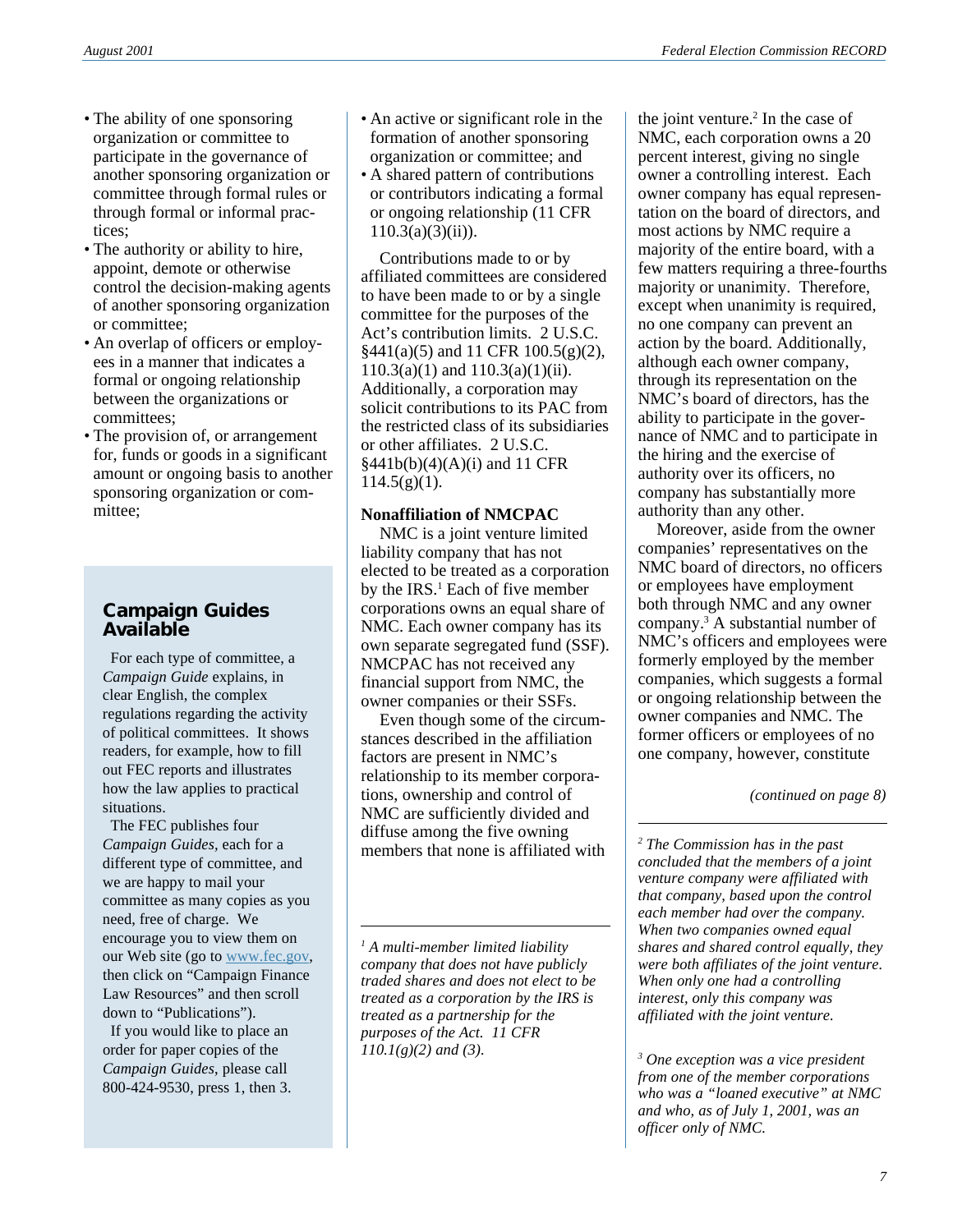#### **Advisory Opinions**

*(continued from page 7)*

the dominant part—or anywhere near a substantial plurality—of the officers or employees of NMC.

NMC and its owner companies exchange a significant amount of funds as part of their business arrangement; however, they exchange these funds as part of an arrangement of payment for services, and no owner provides the dominant or substantial plurality of funds for NMC's operations. See 11 CFR 110.3(a)(3)(ii)(G). Although four of the five owning members of NMC founded the company and thus took a significant role in its formation, the significance of this fact is reduced because of the number of founders.

Finally, neither the owner companies nor their PACs have given NMCPAC administrative or "material financial" support, nor have they directed or encouraged the provision of funds to or by NMCPAC. NMCPAC does not have a formal or ongoing relationship with any of the PACs of these owner companies, and NMCPAC does not share officers in common with any of these PACs. See 11 CFR  $110.3(a)(3)(ii)(E)$ .

#### **Need FEC Material in a Hurry?**

 Use FEC Faxline to obtain FEC material fast. It operates 24 hours a day, 7 days a week. More than 300 FEC documents—reporting forms, brochures, FEC regulations—can be faxed almost immediately.

 Use a touch tone phone to dial **202/501-3413** and follow the instructions. To order a complete menu of Faxline documents, enter document number 411 at the prompt.

As a result of all of these factors, NMC is not affiliated with any of its owner companies, and NMCPAC is not affiliated with the PACs of any of the member companies for the purposes of the Act and Commission regulations.

#### **Consequences of Nonaffiliation**

NMCPAC does not share contribution limits with any of the owner corporations' PACs and does not need to apportion to them any part of contributions it makes. NMCPAC does not need to list any of these PACs on its Statement of Organization, nor does it need to amend its Statement of Organization as new owners become members of the joint venture.<sup>4</sup>

#### **Connected Organization**

As noted above, a multi-member limited liability company that does not elect to be treated as a corporation by the IRS, as NMC has not, is considered a partnership under Commission regulations. 11 CFR  $110.1(g)(2)$  and (3). Typically, partnerships cannot act as the connected organization of a PAC.5 AO 1991-1 and 1990-20. In the past, the Commission has treated joint

*4 If the structure and operations of NMC remain essentially the same, each company in the expanded ownership group will have no greater share of the ownership and management than an owner company presently holds. Thus, these new companies would also not be affiliates of NMC. NMCPAC currently erroneously lists the Wisconsin Public Service Corporation PAC as an affiliate and must amend its Statement of Organization to delete this reference.*

*5 A connected organization is that corporation which may use its general treasury funds to pay for the costs of establishing, administering or soliciting contributions for an SSF, without that activity resulting in a contribution or expenditure. 2 U.S.C. §441b(b)(2)(C) and §431(7) and 11 CFR 100.6(a).*

venture partnerships differently as a result of those partnerships' ownership by, and affiliation with, corporations. See AOs 1996-49, 1994-11 and 1992-17; see also AO 1997-13. If corporations comprise the entire ownership of a partnership, the partnership may act as the connected organization of its PAC, so long as the partnership is affiliated with at least one of the corporations. See AO 1997-13, 1996-49 and 1994-11.

Because NMC is not affiliated with any of its owner corporations for the purposes of the Act, however, it cannot act as a connected organization for NMCPAC. Thus, if NMC paid any of NMCPAC's expenses, these payments would be contributions to NMCPAC. NMC cannot make contributions to NMCPAC because such contributions would be attributed not just to NMC, but also to its members, the owner companies, all of which are corporations. 6 11 CFR 110.1(g)(2),  $110.1(e)(1)$  and  $(2)$ .

#### **General Guidance on Services and Materials for NMCPAC**

In past advisory opinions, the Commission explained how an incorporated entity might provide services and materials to a nonconnected PAC that the corporation's personnel (acting as individuals) established, organized and directed. See AO 2000-20, 1997-26 and 1997-15. Following these guidelines, NMC may give some assistance to NMCPAC without being considered a connected organization under 2 U.S.C. §431(7) and 11 CFR 100.6 and without making a prohibited corporate contribution:

*6 Additionally, because none of the corporations is NMCPAC's connected organization, NMCPAC does not need to include the names of its owner companies in the name of its PAC.*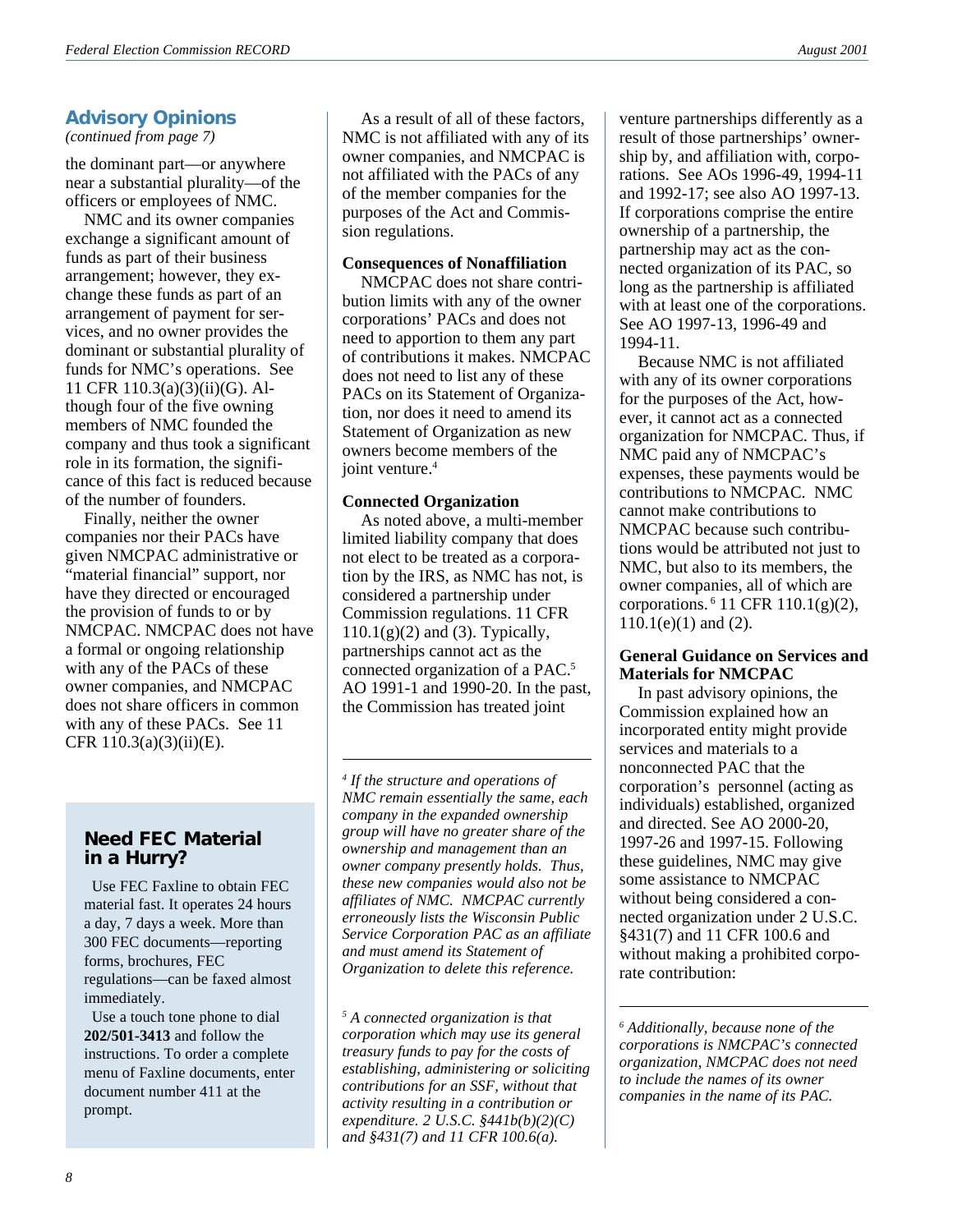- NMC may provide legal and accounting services to NMCPAC without charge so long as such services are rendered by a regular employee of NMC and are provided solely to ensure compliance with the Act. 2 U.S.C.  $\S$ §431(8)(B)(ix)(II) and (9)(B)(vii)(II); 11 CFR 100.7(b)(14) and 100.8(b)(15).
- NMCPAC may pay NMC the usual and normal charge within a commercially reasonable time for the use of office facilities such as telephones. See AO 1979-22.
- If NMC or its employees provide other goods and services, these

#### **The FEC Takes Visa and Mastercard**

 FEC customers can pay for FEC materials with Visa or Mastercard. Most FEC materials are available free of charge, but some are sold, including financial statistical reports (\$10 each), candidate indexes (\$10) and PAC directories (\$13.25). The FEC also has a 5¢ per page copying charge for paper documents and a 15¢ per page copying charge for microfilmed documents.

 Paying by credit card has its advantages. For instance, since the FEC will not fill an order until payment is received, using a credit card speeds delivery by four to five days.

 Visitors to the FEC's Public Records Office may make payments by credit card. Regular visitors, such as researchers and reporters, who in the past have paid for FEC materials out of their own pockets, may make payments with a company credit card.

 The credit card payment system also reduces costs and paperwork associated with check processing, enabling FEC staff to better serve the walk-in visitor.

must be paid for in advance. See 2 U.S.C. §431)8)(A) and 11 CFR 100.7(a)(1). See also AOs 1997-26 and 1997-15; 11 CFR 114.2(f) and 116.3.7

Date Issued: June 8, 2001; Length: 12 pages.✦

—*Amy Kort*

### [A0 2001-8](http://saos.fec.gov/aodocs/2001-08.pdf)

#### **Use of Campaign Funds to Purchase Candidate Autobiography for Distribution to Contributors**

Senator Arlen Specter's principal campaign committee, Citizens for Arlen Specter (the Committee), may use campaign funds to purchase copies of the Senator's autobiography to distribute to campaign contributors. The purchase would not result in a conversion of campaign funds to personal use by the Senator; nor would the purchasing arrangement between the Committee and the book publisher result in a prohibited corporate contribution from the publisher to the Committee.

#### **Background**

The Committee plans to purchase copies of Senator Specter's autobiography in bulk from the publisher and give copies to donors who have given \$1,000 to the campaign.

The Committee will pay the standard bulk rate made available by publishers to large purchasers. Senator Specter will not receive any royalties as a result of the Committee's purchase. The publisher will give the royalties attributable to the sale to charity.

#### **Personal Use of Campaign Funds**

Under the Federal Election Campaign Act (the Act) and Commission regulations, a candidate and the candidate's committee have wide discretion in making expenditures to influence the candidate's election, but may not convert excess campaign funds to the personal use of the candidate or any other person. 2 U.S.C. §§431(9) and 439a; 11 CFR 113.1(g) and 113.2(d); see also Advisory Opinions 2001-03, 2000- 40, 2000-12 and 2000-02.

Commission regulations define "personal use" of campaign funds as "any use of funds in a campaign account of a present or former candidate to fulfill a commitment, obligation or expense of any person that would exist irrespective of the candidate's campaign or duties as a Federal officeholder." 11 CFR 113.1(g). Commission regulations list a number of purposes that would constitute personal use. 11 CFR  $113.1(g)(1)(i)$ . Where a specific use is not listed as personal use, the Commission makes a determination on a case-by-case basis. 11 CFR  $113.1(g)(1)(ii)$ .

In this case, Committee funds will be used to defray an expense that would not exist irrespective of the Senator's campaign, given that:

- The books will be used solely for distribution to the contributors.<sup>1</sup>
- The quantity purchased by the Committee will not exceed the number needed for the described distribution.
- The Senator will receive no royalties or income and will declare no tax deductions as a

*(continued on page 10)*

*1 The distribution of the books may be viewed as an expression of thanks to contributors for supporting past campaigns and an incentive to provide support for the Senator's reelection campaign.*

*<sup>7</sup> Although the requester did not provide details or ask about proposed future arrangements where NMCPAC would not be a separate segregated fund, the Commission provided this advice as general guidance based on Commission regulations and the AOs listed above.*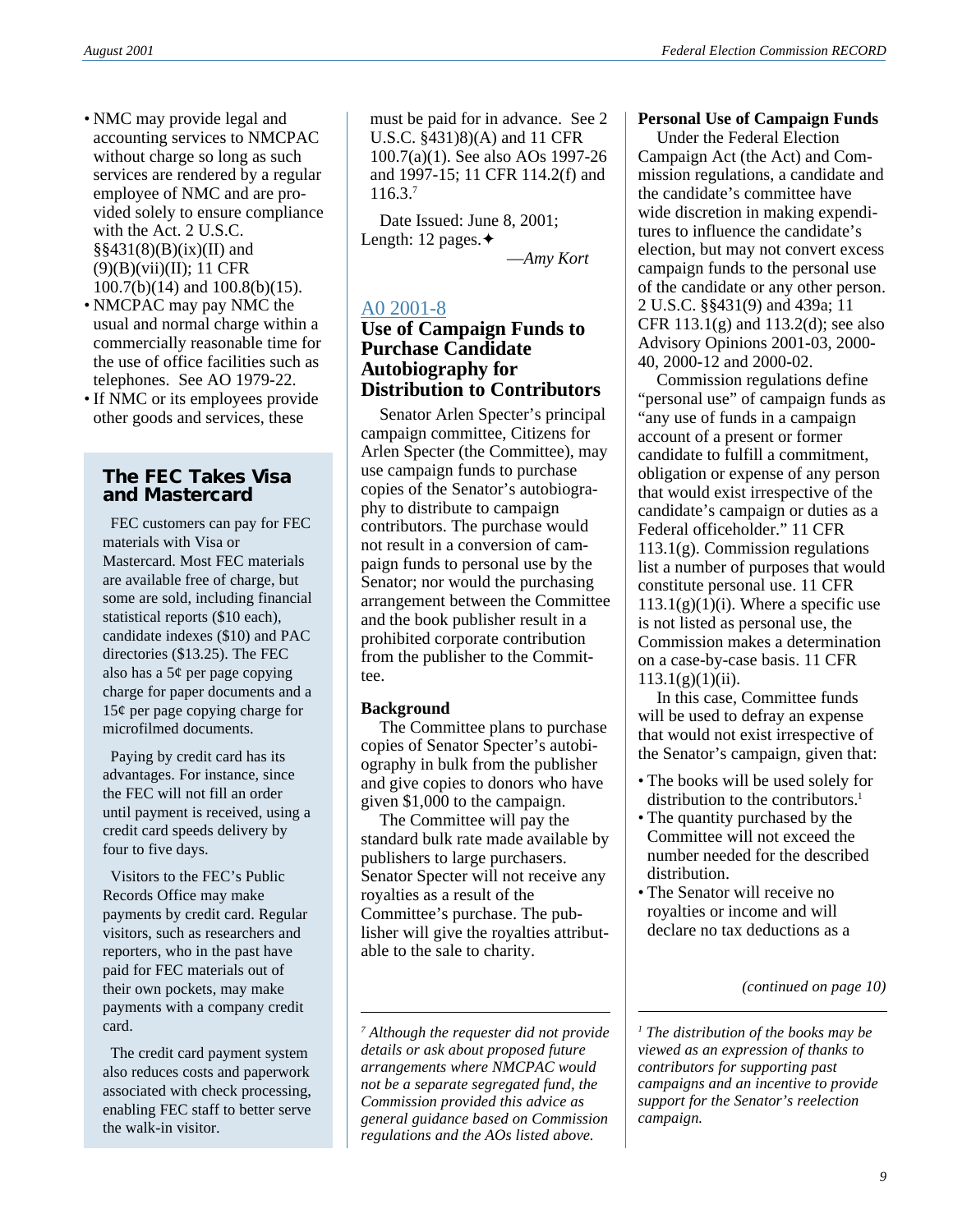*(continued from page 9)*

result of the sale of these books to the Committee.

• The sales will not increase the Senator's opportunity to receive future royalties.2

#### **Possible In-Kind Corporate Contributions**

The Committee's bulk purchase of the books at a discounted rate raises the issue of whether the publisher is making a prohibited inkind corporate contribution. See 2 U.S.C. §441b(a); 11 CFR 114.2(b). Under the Act and Commission regulations, the term "contribution" includes giving "anything of value" for the purpose of influencing an election. 2 U.S.C. §§431(8)(A)(i) and 441b(b)(2); 11 CFR 100.7(a)(1) and  $114.1(a)(1)$ . The term "anything" of value" includes the provision of goods or services at less than the usual and normal charge. 11 CFR  $100.7(a)(1)(iii)(A)$  and  $100.7(a)(1)(iii)(B)$ . In the past, the Commission has concluded that the purchase of goods or services at a discount does not result in a contribution when the discounted items are made available in the ordinary course of business and on the same terms and conditions to the vendor's other customers that are not political organizations or committees. See Advisory Opinions 1996-2, 1995-46 and 1994-10.

Since the Committee would pay the usual and normal charge for this type of bulk purchase, it will not receive an in-kind corporate contribution from the publisher.

Date Issued: June 25, 2000; Length: 4 pages.✦

—*Jim Wilson*

# Advisory Opinions<br>
(*continued from page 9*) **Cutreach**

#### **FEC Regional Conference in Denver for Candidates, Parties and PACs**

This October, the Federal Election Commission will hold a comprehensive, two and one-half day regional conference in Denver. This conference is designed to help federal political committees and candidates understand and comply with the federal campaign finance law. The conference will provide an overview of the basic provisions of the federal election law and discuss specific requirements that apply to candidates, political parties and corporate, labor and trade association PACs (as well as their sponsoring organizations).

The conference will consist of a series of workshops presented by Commissioners and experienced FEC staff, and a representative from the Internal Revenue Service will be available to answer election-related tax questions.

The conference will be held October 2-4, 2001, at the Westin Westminster, 10600 Westminster Blvd., Westminster, Colorado (Denver metro area). The registration fee for the conference is \$360, which covers the cost of the conference, reception, materials and meals. The registration fee and the registration form, which is available by mail and on line, must be received by August 31. A late registration fee of \$10 will be added as of September 1. A full refund will be made for all cancellations made before that date.

A room rate of \$158 single or double is available for hotel reservations made by August 31. Call (303) 410-5000 or (800) 937-8461 and specify the Federal Election Commission room block. After August 31, room rates are based on availability. Free parking is located across from the hotel.

#### **Registration**

Conference registrations will be accepted on a first-come, firstserved basis. Attendance is limited, and other FEC conferences have sold out this year, so please register early.

For registration information, call Sylvester Management Corporation at (800) 246-7277 or send an e-mail to toni@sylvestermanagement.com. To fill out a conference registration form on line, visit [www.fec.gov/](http://www.fec.gov/pages/infosvc.htm#Conferences) [pages/infosvc.htm#Conferences](http://www.fec.gov/pages/infosvc.htm#Conferences).

For specific program information about this conference, call the Federal Election Commission's Information Division at (800)424- 9530 (press 1, then 3) or (202)694- 1100 or view the program at the FEC Web address listed above.◆

—*Phillip Deen*

*<sup>2</sup> In addition, no royalties will result from the distribution of the books because the Committee does not plan to sell the books.*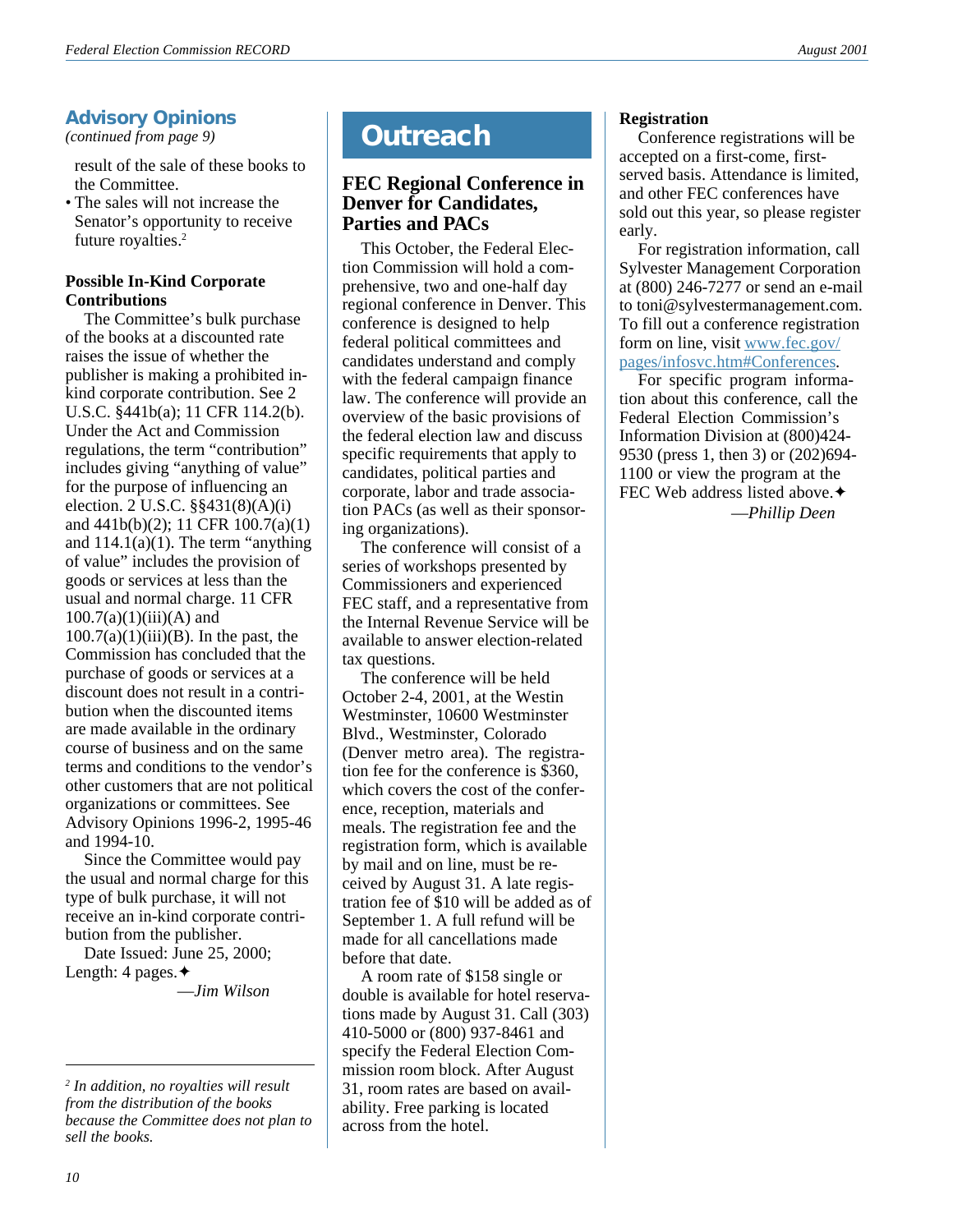The first number in each citation refers to the "number" (month) of the 2001 *Record* issue in which the article appeared. The second number, following the colon, indicates the page number in that issue. For example, "1:4" means that the article is in the January issue on page 4.

#### **Advisory Opinions**

Alternative disposition of 2001-5, 5:6

2000-24: Preemption of state election law mandating fixed allocation ratio for administrative and voter drive expenses, 2:2

2000-27: Status of party as state committee, 3:6

2000-28: Disaffiliation of trade associations and their PACs, 2:3

2000-30: Nonconnected PAC's receipt and use of securities, 5:1

- 2000-32: Reporting uncollectable loan, 1:9
- 2000-34: Name and acronym of SSF, 2:5

2000-35: Status of party as state committee, 1:10

2000-36: Disaffiliation of nonconnected PACs, 2:5

2000-37: Use of campaign funds to purchase and present Liberty Medals, 2:6

2000-38: Registration of party committee due to delegate expenses, 2:7

2000-39: Status of party as state committee, 2:8

2000-40: Donations to legal defense fund of Member of Congress, 3:7

- 2001-1: Use of political party's office building fund to pay building renovation costs and fundraising expenses of building fund, 4:5
- 2001-2: Status of party as state committee, 4:6

2001-3: Use of campaign funds to purchase an automobile for campaign purposes, 5:5

2001-4: Use of electronic signatures

- **Index** for PAC contributions by payroll<br>deduction, 6:6 deduction, 6:6
	- 2001-6: Status of party as state committee, 6:7
	- 2001-7: Nonaffiliation of LLC PAC with SSFs of member companies of the LLC, 8:6

2001-8: Campaign committee's purchase of candidate's book for distribution to contributors, 8:9

#### **Compliance**

Committees fined under Administrative Fines Program, 2:6, 4:7, 5:7, 6:5, 7:8

MUR 4594: Prohibited Foreign National Contributions, 6:8

MUR 4762: Prohibited union contributions and other violations, 2:9

MUR 5029: Contributions in the name of another made by corporation and government contractor, 2:10

#### **Court Cases**

- \_\_\_\_\_ v. FEC
- Beaumont, 2:8, 3:2, 5:6, 6:9
- Buchanan, 1:10
- Cunningham, 8:4
- DNC, 2:8. 3:2
- $-$  Dole, 5:6
- Kieffer, 7:7
- Miles for Senate, 3:3
- Nader, 4:8, 6:9
- Natural Law Party of the United States of America, 1:10, 2:8, 3:2 FEC v.
- Colorado Republican Federal Campaign Committee, 8:1
- Friends for Fasi, 6:8
- $-$  NRA, 8:3
- Toledano, 7:8
- **Other**
- Hooker v. All Campaign Contributors, 1:10
- Hooker v. Sundquist, 4:8

#### **Regulations**

Advanced Notice of Proposed Rulemaking on definition of "political committee," 4:1

Notice of Proposed Rulemaking on reporting of independent expenditures and last-minute contributions, 6:1

Final rules for general public political communications coordinated with candidates and party committees; independent expenditures, 1:2, 6:3

#### **Reports**

Amendments to Statements of Organization, 2:1 Arizona state filing waiver, 6:10 California special election, 3:5 Committees required to file tax returns, 3:4 Florida special election, 7:4 July reporting reminder, 7:1 Massachusetts special election, 7:6 Nevada state filing waiver, 2:2 Pennsylvania special election, 4:5 Reports due in 2001, 1:4 Virginia special election, 5:6